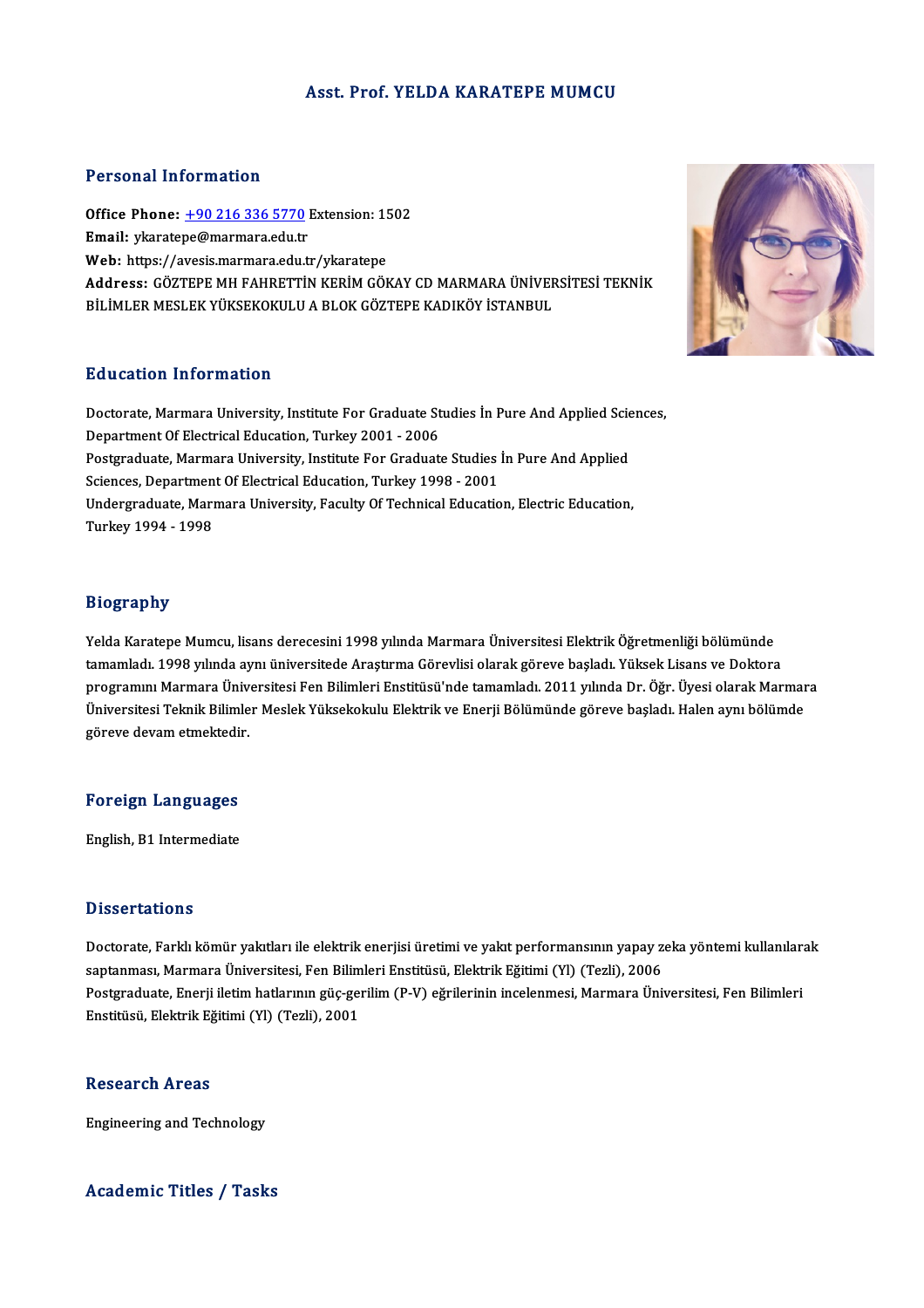Assistant Professor, Marmara University, Vocational School Of Technical Sciences, Electrical And Energy, 2011 -<br>Continues Assistant P<br>Continues<br>Pessarsh Assistant Professor, Marmara University, Vocational School Of Technical Sciences, Electrical And Energy,<br>Continues<br>Research Assistant, Marmara University, Faculty Of Technical Education, Electric Education, 2006 - 2011<br>Res

Continues<br>Research Assistant, Marmara University, Faculty Of Technical Education, Electric Education, 2006 - 2011<br>Research Assistant, Marmara University, Faculty Of Engineering, Chemical Engineering, 2003 - 2006 Research Assistant, Marmara University, Faculty Of Technical Education, Electric Education, 1998 - 2003

### Academic and Administrative Experience

Academic and Administrative Experience<br>University Executive Board Member, Marmara University, Vocational School Of Technical Sciences, Electrical And Energy,<br>2018 - 2021 Troutomre<br>University Ex<br>2018 - 2021<br>Heed of Dens

2018 - 2021<br>Head of Department, Marmara University, Vocational School Of Technical Sciences, Electrical And Energy, 2018 - 2021

## Articles Published in Journals That Entered SCI, SSCI and AHCI Indexes

- I. Usage level of educational technologies of students at electronic computer department in technical<br>I. Usage level of educational technologies of students at electronic computer department in technical<br>high school high school<br>high school<br>EDSOVS KAL Usage level of educational te<br>high school<br>ERSOY S., KARATEPE MUMCU Y.<br>ENEPCY EDUCATION SCIENCE 4
	-

high school<br>ERSOY S., KARATEPE MUMCU Y.<br>ENERGY EDUCATION SCIENCE AND TECHNOLOGY PART A-ENERGY SCIENCE AND RESEARCH, vol.30, no.1, pp.137-<br>142, 2012 (Jaurnal Indoved in SCD ERSOY S., KARATEPE MUMCU Y.<br>ENERGY EDUCATION SCIENCE AND<br>142, 2012 (Journal Indexed in SCI)<br>The loyals of ayaraness about t ENERGY EDUCATION SCIENCE AND TECHNOLOGY PART A-ENERGY SCIENCE AND RESEARCH, vol.30, no.1,<br>142, 2012 (Journal Indexed in SCI)<br>II. The levels of awareness about the renewable energy sources of university students in Turkey<br>K

142, 2012 (Journal Indexed in SCI)<br>The levels of awareness about the renewable energy sour<br>KARATEPE MUMCU Y., VARBAK NEŞE S., Kecebas A., Yumurtaci M.<br>RENEWARLE ENERGY vol.44, np.174,179, 2012 (Journal Indoved The levels of awareness about the renewable energy sources of the KARATEPE MUMCU Y., VARBAK NESE S., Kecebas A., Yumurtaci M.<br>RENEWABLE ENERGY, vol.44, pp.174-179, 2012 (Journal Indexed in SCI)<br>The technological tools use

RENEWABLE ENERGY, vol.44, pp.174-179, 2012 (Journal Indexed in SCI)

- KARATEPE MUMCU Y., VARBAK NEŞE S., Kecebas A., Yumurtaci M.<br>RENEWABLE ENERGY, vol.44, pp.174-179, 2012 (Journal Indexed in SCI)<br>III. The technological tools use in education: Turkish electric teacher's candidates' ideas<br>KA The technological tools use in education: Turkish electric teacher's candidates' ideas<br>KARATEPE MUMCU Y., VARBAK NEŞE S., Yumurtaci M.<br>TECHNICS TECHNOLOGIES EDUCATION MANAGEMENT-TTEM, vol.7, no.1, pp.245-248, 2012 (Journal KAR<br>TECH<br>SCI)<br>Snoc TECHNICS TECHNOLOGIES EDUCATION MANAGEMENT-TTEM, vol.7, n<br>SCI)<br>IV. Spectrum Analysis of GMA Welter in Various Working Modes<br>CÖVMEN C. VARATERE MUMCU V. AVINCUT. C. VURTULMUS M
- SCI)<br>IV. Spectrum Analysis of GMA Welter in Various Working Modes<br>GÖKMEN G., KARATEPE MUMCU Y., AKINCI T. Ç. , KURTULMUŞM. Spectrum Analysis of GMA Welter in Various Working Modes<br>GÖKMEN G., KARATEPE MUMCU Y., AKINCI T. Ç. , KURTULMUŞ M.<br>ACTA POLYTECHNICA HUNGARICA, vol.9, no.4, pp.5-16, 2012 (Journal Indexed in SCI)<br>Measurements of neise at s
- GÖKMEN G., KARATEPE MUMCU Y., AKINCI T. Ç. , KURTULMUŞ M.<br>ACTA POLYTECHNICA HUNGARICA, vol.9, no.4, pp.5-16, 2012 (Journal Indexed in SCI)<br>V. Measurements of noise at crossroads and on transportations, its effects and ACTA<br>Meas<br>take<br>EPSO Measurements of n<br>take<br>ERSOY S., Karatepe Y.<br>JOUPMAL OF VURDOE! take<br>ERSOY S., Karatepe Y.<br>JOURNAL OF VIBROENGINEERING, vol.13, no.1, pp.109-119, 2011 (Journal Indexed in SCI)
	-

ERSOY S., Karatepe Y.<br>JOURNAL OF VIBROENGINEERING, vol.13, no.1, pp.109-119, 2011 (Journal Indexed in SCI)<br>VI. Measurements of noise at crossroads and on transportations its effects and possible measures to<br>take **JOUR**<br>Meas<br>take<br>EPSO Measurements of noise at cr<br>take<br>ERSOY S., KARATEPE MUMCU Y.<br>Journal Of Vibroongineering vol take<br>ERSOY S., KARATEPE MUMCU Y.<br>Journal Of Vibroengineering, vol.13, pp.109-119, 2011 (Journal Indexed in SCI Expanded)

ERSOY S., KARATEPE MUMCU Y.<br>Journal Of Vibroengineering, vol.13, pp.109-119, 2011 (Journal Indexed in SCI Expanded)<br>VII. Determination of views about usage level of education technologies of teachers at electronic and<br>comp Journal Of Vibroengineering, vol.13, pp.109-119, 201<br>Determination of views about usage level of ecomputer department of technical high school<br>KARATERE MUMCU V, ERSOV S, VARRAK NESE S Determination of views about usage level of<br>computer department of technical high scho<br>KARATEPE MUMCU Y., ERSOY S., VARBAK NEŞE S.<br>Technics Technologies Education Management Tte computer department of technical high school<br>TechnicsTechnologies Education Management-Ttem, 2011 (Journal Indexed in SCI Expanded)<br>Technics Technologies Education Management-Ttem, 2011 (Journal Indexed in SCI Expanded)

# Articles Published in Other Journals

- Tricles Published in Other Journals<br>I. RFID Teknolojisi ile Otopark Sistemleri<br>KARATERE MUMCU Y. Gürkon T. Ak B. SAHI I. RFID Teknolojisi ile Otopark Sistemleri<br>KARATEPE MUMCU Y., Gürkan T., Ak B., ŞAHİN F., BAKIR E. Electricity Turkey Magazine, vol.11, no.114, pp.86-96, 2021 (Other Refereed National Journals)
- II. A Review of the Generation of Electrical Energy with Renewable Energy Sourced Piezoelectric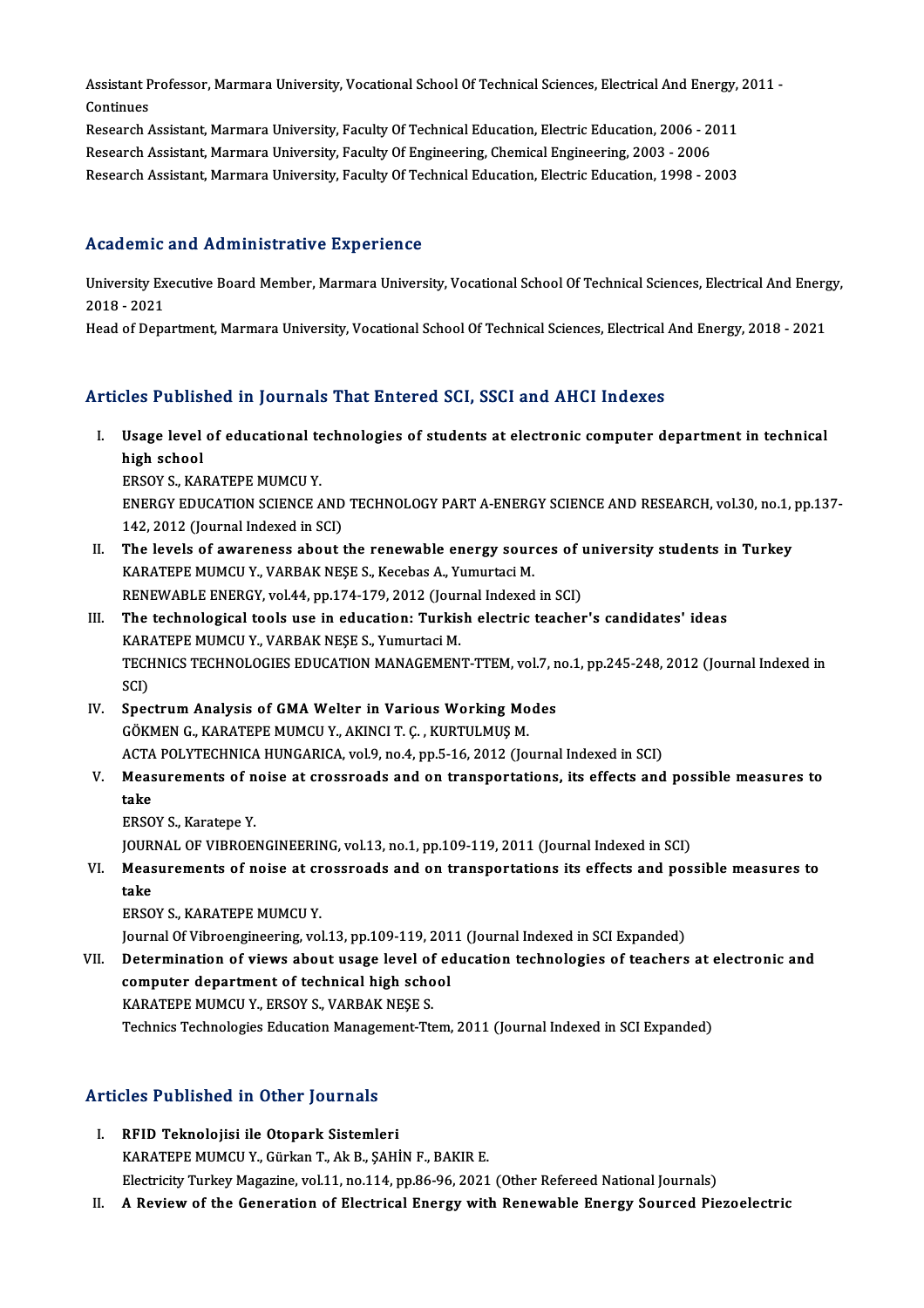Material Material<br>KARATEPE MUMCU Y., Dağlar N. D. , MALKOÇ F.<br>International Journal of Inneustius Bessersh an International Journal of Innovative Research and Reviews, vol.5, no.2, pp.59-67, 2021 (Refereed Journals of Other<br>Institutions) KARATEPE M<br>International<br>Institutions)<br>Estimation International Journal of Innovative Research and Reviews, vol.5, no.2, pp.59-67, 2021 (Refereed Journals of Institutions)<br>III. Estimation of Screen Density According to Different Screening Methods With Artificial Neural<br>Ne Institutions)<br>Estimation of Screen Density According to<br>Network Method in Flexo Printing System<br>KURT M. B., KARATERE MUMCU V. ÖZDEMİR L Estimation of Screen Density According to<br>Network Method in Flexo Printing System<br>KURT M. B. , KARATEPE MUMCU Y., ÖZDEMİR L.<br>JOUPMAL OF POLYTECHNIC POLITEKNIK DEPCI Network Method in Flexo Printing System<br>KURT M. B. , KARATEPE MUMCU Y., ÖZDEMİR L.<br>JOURNAL OF POLYTECHNIC-POLITEKNIK DERGISI, vol.21, no.3, pp.575-580, 2018 (Journal Indexed in ESCI)<br>Füzyon (Eusian) Enerjisinin İnselenmesi KURT M. B. , KARATEPE MUMCU Y., ÖZDEMİR L.<br>JOURNAL OF POLYTECHNIC-POLITEKNIK DERGISI, vol.21, no.3, pp.575-580, 2018 (Journal Indexed in ESCI)<br>IV. Füzyon (Fusion) Enerjisinin İncelenmesi ve Dünyadaki ve Türkiye'xxdeki JOURNAL OF POLYTECHNIC-POLITEKNIK DERGISI, v<br>Füzyon (Fusion) Enerjisinin İncelenmesi ve D<br>Energy and Place in The World and in Turkey<br>Östürk S. KARATERE MUMCU V Füzyon (Fusion) Enerjisinin<br>Energy and Place in The Wo<br>Öztürk S., KARATEPE MUMCU Y.<br>Electricity Turkey Megazine, an Energy and Place in The World and in Turkey<br>Öztürk S., KARATEPE MUMCU Y.<br>Electricity Turkey Magazine, pp.116-120, 2018 (Other Refereed National Journals) Öztürk S., KARATEPE MUMCU Y.<br>Electricity Turkey Magazine, pp.116-120, 2018 (Other Refereed National Journals)<br>V. HVDC (Yüksek Gerilim Doğru Akım) Enerji İletim Sistemlerinin İncelenmesi<br>VİĞİTM KARATERE MUMCU Y Electricity Turkey Magazine, pp.<br>HVDC (Yüksek Gerilim Doğr<br>YİĞİT M., KARATEPE MUMCU Y.<br>Electricity Turkey Dergici, yol 9. HVDC (Yüksek Gerilim Doğru Akım) Enerji İletim Sistemlerinin İncelenme:<br>YİĞİT M., KARATEPE MUMCU Y.<br>Electricity Turkey Dergisi, vol.8, pp.78-82, 2017 (Other Refereed National Journals)<br>Flektrik Enerjisinde Meliyet İncelenm YİĞİT M., KARATEPE MUMCU Y.<br>Electricity Turkey Dergisi, vol.8, pp.78-82, 2017 (Other I<br>VI. Elektrik Enerjisinde Maliyet İncelenmesi<br>Kızılkaya R., Kartin K., Bozkurt Y., KARATEPE MUMCU Y. Electricity Turkey Dergisi, vol.8, pp.78-82, 2017 (Other l<br>Elektrik Enerjisinde Maliyet İncelenmesi<br>Kızılkaya R., Kartin K., Bozkurt Y., KARATEPE MUMCU Y.<br><sup>2E Electrotech Dergisi, vol.276, np.20, 24, 2017 (Other E</sup> 3E Electrotech Dergisi, vol.276, pp.20-24, 2017 (Other Refereed National Journals) VII. HVDC Enerji İletim Sistemlerinin İncelenmesi 3E Electrotech Dergisi, vol.276, pp.20-24, 2017 (Other Refereed National Journal Deutscher Sistem Proceduresi<br>CİHANE., YILDIZ F., ÖZTÜRK S., BASDİL M., BEKCAN H., KARATEPE MUMCU Y.<br>2E Electrotech vol.275, pp.29, 24, 2017 ( HVDC Enerji İletim Sistemlerinin İncelenmesi<br>2EELAN E., YILDIZ F., ÖZTÜRK S., BASDİL M., BEKCAN H., KARATEPE MUMCU<br>3E Electrotech, vol.275, pp.28-34, 2017 (Other Refereed National Journals)<br>AKU LL SEREKELER VE TÜRKİYE'DEKİ CİHAN E., YILDIZ F., ÖZTÜRK S., BASDİL M., BEKCAN H., KAI<br>3E Electrotech, vol.275, pp.28-34, 2017 (Other Refereed Na<br>VIII. AKILLI ŞEBEKELER VE TÜRKİYE'DEKİ POTANSİYELİ<br>7ÖRQĞLU E. AKÇİN E. YU DIRIM E. ERDEM Y. CAKMAK Ö 3E Electrotech, vol.275, pp.28-34, 2017 (Other Refereed National Journals)<br>AKILLI ŞEBEKELER VE TÜRKİYE'DEKİ POTANSİYELİ<br>KÖROĞLU E., AKGÜN F., YILDIRIM E., ERDEM Y., ÇAKMAK Ö., KARATEPE MUMCU Y.<br>ELECTRICITY TURKEY DERÇİSİ 2 AKILLI ŞEBEKELER VE TÜRKİYE'DEKİ POTANSİYELİ<br>KÖROĞLU E., AKGÜN F., YILDIRIM E., ERDEM Y., ÇAKMAK Ö., KARATEPE M<br>ELECTRICITY TURKEY DERGİSİ, 2017 (Other Refereed National Journals)<br>TÜRKIYE'NİN YENİL ENERLI İR ENERLİ BOTANSİ KÖROĞLU E., AKGÜN F., YILDIRIM E., ERDEM Y., ÇAKMAK Ö., KARATEPE MUMCU<br>ELECTRICITY TURKEY DERGİSİ, 2017 (Other Refereed National Journals)<br>IX. TÜRKİYE'NİN YENİLENEBİLİR ENERJİ POTANSİYELİNİN İNCELENMESİ<br>VARIS HAMEMALE MARA ELECTRICITY TURKEY DERGİSİ, 2017 (Other Refereed National Journals)<br>TÜRKİYE'NİN YENİLENEBİLİR ENERJİ POTANSIYELININ İNCELENMESI<br>VARIŞ H., MEMİŞ M., GÖKALP M., KARATEPE MUMCU Y.<br>3E ELECTROTECH, vol.275, pp.70-74, 2017 (Othe IX. TÜRKİYE'NİN YENİLENEBİLİR ENERJİ POTANSİYELİNİN İNCELENMESİ VARIŞ H., MEMİŞ M., GÖKALP M., KARATEPE MUMCU Y.<br>3E ELECTROTECH, vol.275, pp.70-74, 2017 (Other Refereed National Jou<br>X. Türkiye Elektrik Üretim ve Dağıtım Sistemleri ve Siber Güvenlik<br>KARATEPE MUMCU V KARATEPE MUMCU Y.<br>Electricity, pp.124-125, 2017 (Other Refereed National Journals) Türkiye Elektrik Üretim ve Dağıtım Sistemleri ve Siber Gü<br>KARATEPE MUMCU Y.<br>Electricity, pp.124-125, 2017 (Other Refereed National Journals)<br>Noural Natwork Solution to Low Order Odd Gurrent Herr XI. Neural Network Solution to Low Order Odd Current Harmonics in Short Chorded Induction Motors Electricity, pp.124-125, 2017 (Other Refereed<br>Neural Network Solution to Low Order O<br>KARATEPE MUMCU Y., NOĞAY H. S. , BİRBİR Y.<br>INTERNATIONAL JOURNAL QÉ SYSTEMS APPLI INTERNATIONAL JOURNAL of SYSTEMS APPLICATIONS, ENGINEERING & DEVELOPMENT, pp.21, 2008 (Refereed Journals of Other Institutions) KARATEPE MUMCU Y., NOĞAY<br>INTERNATIONAL JOURNAL of :<br>Journals of Other Institutions)<br>Hall Effect Sanson and Antii INTERNATIONAL JOURNAL of SYSTEMS APPLICATIONS, ENGINEERING & DEVELOPMENT, pp.21, :<br>Journals of Other Institutions)<br>XII. Hall Effect Sensor and Artificial Neural Networks Application in Current Transformer<br>KARATERE MUMCU Y. Journals of Other Institutions)<br>Hall Effect Sensor and Artificial Neural I<br>KARATEPE MUMCU Y., GÖKMEN G., EKREN N.<br>INTERNATIONAL JOURNAL of CIRCUITS SYST Hall Effect Sensor and Artificial Neural Networks Application in Current Transformer<br>KARATEPE MUMCU Y., GÖKMEN G., EKREN N.<br>INTERNATIONAL JOURNAL of CIRCUITS, SYSTEMS and SIGNAL PROCESSING, pp.42, 2008 (Refereed Journals o KARATEPE MUMCL<br>INTERNATIONAL JO<br>Other Institutions)<br>Nanatashnalagy INTERNATIONAL JOURNAL of CIRCUITS, SYSTEMS and SIGNAL PROCESSING, pp.42, 2008<br>Other Institutions)<br>XIII. Nanotechnology in Education and General Framework of Nanomanufacturing<br>Karatana Mumay Y. Özel S Other Institutions)<br>Nanotechnology in Education and General Framework of Nanomanufacturing<br>Karatepe Mumcu Y., Özel S. Nanotechnology in Education and General Framework of Nanomanufacturing<br>Karatepe Mumcu Y., Özel S.<br>INTERNATIONAL JOURNAL of EDUCATION AND INFORMATION TECHNOLOGIES, vol.2, no.2, pp.113-120, 2008<br>(Journal Indoved in ESCL) Karatepe Mumcu Y., Özel S<br>INTERNATIONAL JOURNA<br>(Journal Indexed in ESCI)<br>Annligation of Noural N INTERNATIONAL JOURNAL of EDUCATION AND INFORMATION TECHNOLOGIES, vo<br>(Journal Indexed in ESCI)<br>XIV. Application of Neural Network to the Cogeneration System by Using Coal<br>Karatana Mumau Y. Area E. Günau K. B. I. (Journal Indexed in ESCI)<br>Application of Neural Network to the<br>Karatepe Mumcu Y., Arca E., Güney K. R. İ.<br>International Journal of Energy vol 11. no Application of Neural Network to the Cogeneration System by Using Coal<br>Karatepe Mumcu Y., Arca E., Güney K. R. İ.<br>International Journal of Energy, vol.11, no.1, pp.105, 2007 (Refereed Journals of Other Institutions)<br>Jork K Karatepe Mumcu Y., Arca E., Güney K. R. İ.<br>International Journal of Energy, vol.11, no.1, pp.105, 2007 (Refereed Journals of Other Institutions)<br>XV. Işık Kirliliği KARATEPE MUMCUY, EKRENN. Aktif Bankacılık ve Finans Dergisi, vol.4, pp.78-83, 2002 (National Non-Refereed Journal)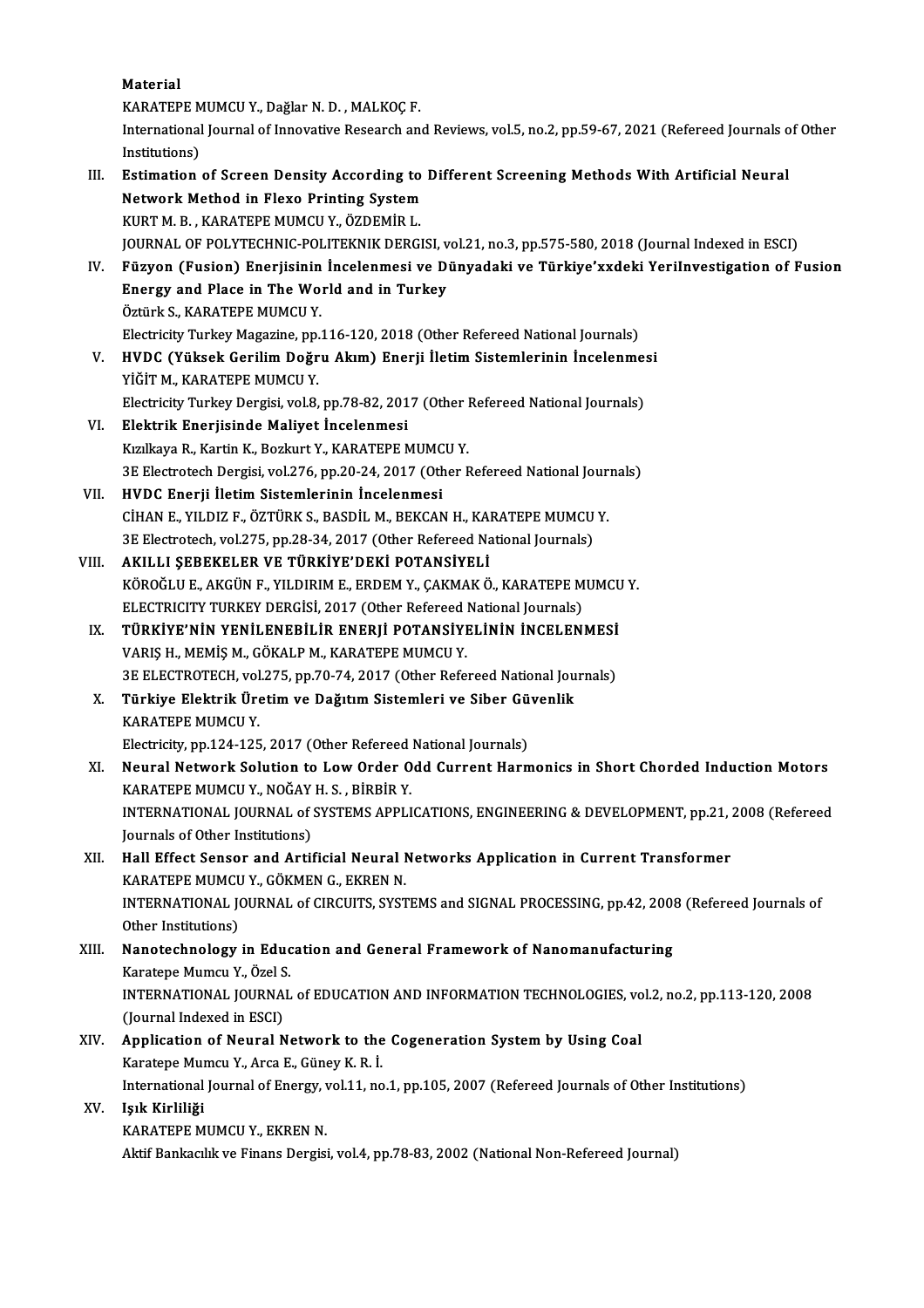### Books&Book Chapters

# OOks & Book Chapters<br>I. POWER-VOLTAGE (P-V) CURVES OF ENERGY TRANSMISSION LINES<br>KARATERE MUMCU Y CUNEV K B J KARATEPE MUMCU Y., GÜNEYK.<br>KARATEPE MUMCU Y., GÜNEYK.R. İ.<br>İn: Bessarsh Samn: Bayjays in Engin

POWER-VOLTAGE (P-V) CURVES OF ENERGY TRANSMISSION LINES<br>KARATEPE MUMCU Y., GÜNEY K. R. İ.<br>in: Research &amp; Reviews in Engineering - II, Prof. Dr. Banu Nergis, Assoc. Prof. Dr. Selahattin BARDAK, Assoc.<br>Prof. Dr. Mohmut K KARATEPE MUMCU Y., GÜNEY K. R. İ.<br>in: Research &amp; Reviews in Engineering - II, Prof. Dr. Banu Nergis, Assoc. Prof. Dr. Selahattin I<br>Prof. Dr. Mahmut KAYAR, Dr. Arif Furkan MENDİ, Editor, Gece Kitaplığı, İstanbul, pp.51-Prof. Dr. Mahmut KAYAR, Dr. Arif Furkan MENDİ, Editor, Gece Kitaplığı, İstanbul, pp.51-72, 2021<br>Refereed Congress / Symposium Publications in Proceedings

efereed Congress / Symposium Publications in Proceedings<br>I. Estimation of Effect of Fabric Width and Assortment Distribution on Fabric Usage Efficiency by<br>Noural Natwork Method Neural Network Method<br>Neural Network Method<br>Neural Network Method Estimation of Effect of Fal<br>Neural Network Method<br>Kayar M., Karatepe Mumcu Y.<br>ICENS - International Cenfere

Neural Network Method<br>Kayar M., Karatepe Mumcu Y.<br>ICENS - International Conference on Engineering and Natural Sciences, Skopje, Macedonia, 15 - 19 May 2015,<br>nn 264 Kayar M<br>ICENS -<br>pp.264 ICENS - International Conference on Engineering and Natural Sciences, Skopje, Macedonia, 15 - 19 May 2015,<br>pp.264<br>II. A Different Approach for the Prediction of Fabric Spreading Time in Cutting Department of Apparel<br>Compan

pp.264<br>A Different<br>Companies<br>Karatane Mu **A Different Approach for t<br>Companies<br>Karatepe Mumcu Y., Kayar M.<br>ICENS - International Confore** 

Companies<br>Karatepe Mumcu Y., Kayar M.<br>ICENS - International Conference on Engineering and Natural Sciences, Skopje, Macedonia, 15 - 19 May 2015,<br>pp.326 Karatepe Mumcu Y, Kayar M. ICENS - International Conference on Engineering and Natural Sciences, Skopje, Macedonia, 15 - 19 May 2015,<br>pp.326<br>III. Tensile Properties Estimation of Biaxial Glass Fibre/Waste Paper Reinforced Polyester Composites<br>by usi

pp.326<br>Tensile Properties Estimation of Biaxial Glass Fibi<br>by using Ann (Artificial Neural Network) Method<br>Yonidoğan S. Sosli V. Karatane Mumau V. Kosak E. D. Al Tensile Properties Estimation of Biaxial Glass Fibre/ Wa<br>by using Ann (Artificial Neural Network) Method<br>Yenidoğan S., Sesli Y., Karatepe Mumcu Y., Koçak E. D. , Akalın M.<br>International Conference en Value Addition & Innex

by using Ann (Artificial Neural Network) Method<br>Yenidoğan S., Sesli Y., Karatepe Mumcu Y., Koçak E. D. , Akalın M.<br>International Conference on Value Addition & Innovation In Textiles , Faisalabad, Pakistan, 14 - 15 March 2 Yenidoğan S., Sesli Y., Karatepe Mumcu Y., Koçak E. D., Akalın M.

IV. The Microgrid Systems An overview in Turkey and the World Karatepe Mumcu Y., Varbak Neşe S.

5th International Ege Energy Symposium and Exhibition, İzmir, Turkey, 27 - 30 June 2010, pp.148

V. Using Neural Network Method to Solve Marker Making Calculation of Fabric Lays Quantities 5th International Ege Energy Symposium and Exhibition, İzmi<br>Using Neural Network Method to Solve Marker Making<br>Efficiency for Optimum Result in the Apparel Industry<br>Kayar M. Karatana Mumgu V. Using Neural Network Met<br>Efficiency for Optimum Re<br>Kayar M., Karatepe Mumcu Y.<br>the <sup>Oth WSEAS International (</sup>

Kayar M., Karatepe Mumcu Y.<br>the 8th WSEAS International Conference on SIMULATION, MODELLING and OPTIMIZATION (SMO 'xx08) Santander, Cantabria, Spain, September 23-25, 2008, Santander, Spain, 23 - 25 September 2008, pp.219-223

## VI. Using Neural Network Method to Solve Marker Making "Calculation of Fabric Lays Quantities" Santander, Cantabria, Spain, September 23-25, 2008, Santande<br>Using Neural Network Method to Solve Marker Making<br>Efficiency for Optimum Result in the Apparel Industry<br>Kayar M. Orel V. Usi<mark>ng Neural N<br>Efficiency for (</mark><br>Kayar M., Ozel Y.<br><sup>Oth WSEAS Inton</sup>

Efficiency for Optimum Result in the Apparel Industry<br>Kayar M., Ozel Y.<br>8th WSEAS International Conference on Simulation, Modelling and Optimization, Santander, Spain, 23 - 25<br>September 2008, pp.219, 220. Kayar M., Ozel Y.<br>8th WSEAS International Conf<br>September 2008, pp.219-220<br>An Annlisation of Nounal N 8th WSEAS International Conference on Simulation, Modelling and Optimization, Santander, Spain, 23 - 25<br>September 2008, pp.219-220<br>VII. An Application of Neural Network Solution in the Apparel Industry for Cutting Time For

# September 2008, pp.219-220<br> **An Application of Neural Network Solution in the Apparel Industry for Cutting Time Forecast**<br>
Ozel Y., Kayar M.<br>
8th WSEAS International Conference on Simulation, Modelling and Optimization, Sa An Application of Neural Network Solution in the Apparel Industry for Cutting Time Forecasti<br>Ozel Y., Kayar M.<br>8th WSEAS International Conference on Simulation, Modelling and Optimization, Santander, Spain, 23 - 25<br>Septemb

September 2008,pp.214-215 8th WSEAS International Conference on Simulation, Modelling and Optimization, Santa<br>September 2008, pp.214-215<br>VIII. Neuro Network Solution to the Design of a Hall Effect Current Transformer<br>KARATERE MIMCUX CÖKMEN C. EKREN

September 2008, pp.214-215<br>Neuro Network Solution to the Design o<br>KARATEPE MUMCU Y., GÖKMEN G., EKREN N.<br>12th WSEAS International Conference on CIB. Neuro Network Solution to the Design of a Hall Effect Current Transformer<br>KARATEPE MUMCU Y., GÖKMEN G., EKREN N.<br>12th WSEAS International Conference on CIRCUITS Heraklion, Greece, July 22-24, 2008, 22 - 24 July 2008, pp.18 KARATEPE MUMCU Y., GÖKMEN G., EKREN N.<br>12th WSEAS International Conference on CIRCUITS Heraklion, Greece, July 22-24, 2008, 22 - 24 July 2008, pp.18<br>IX. Estimation of low order odd current harmonics in short chorded induct

## 12th WSEAS Intern<br>Estimation of lov<br>Neural Network<br>Pippip y Negay H Estimation of low order od<br>Neural Network<br>BİRBİR Y., Nogay H. S. , Ozel Y.<br><sup>Oth WSEAS International Conf</sub></sup> Neural Network<br>BİRBİR Y., Nogay H. S. , Ozel Y.<br>9th WSEAS International Conference on Neural Networks (NN 08), Sofija, Bulgaria, 2 - 04 May 2008, pp.194-197<br>Neural Network Solution to the Cogeneration System by Heing Cool

BİRBİR Y., Nogay H. S. , Ozel Y.<br>9th WSEAS International Conference on Neural Networks (NN 08), Sofija, Bu<br>X. Neural Network Solution to the Cogeneration System by Using Coal<br>Orel Y. Gunay L. ABCA E. X. Neural Network Solution to the Cogeneration System by Using Coal Ozel Y., Guney I., ARCA E.